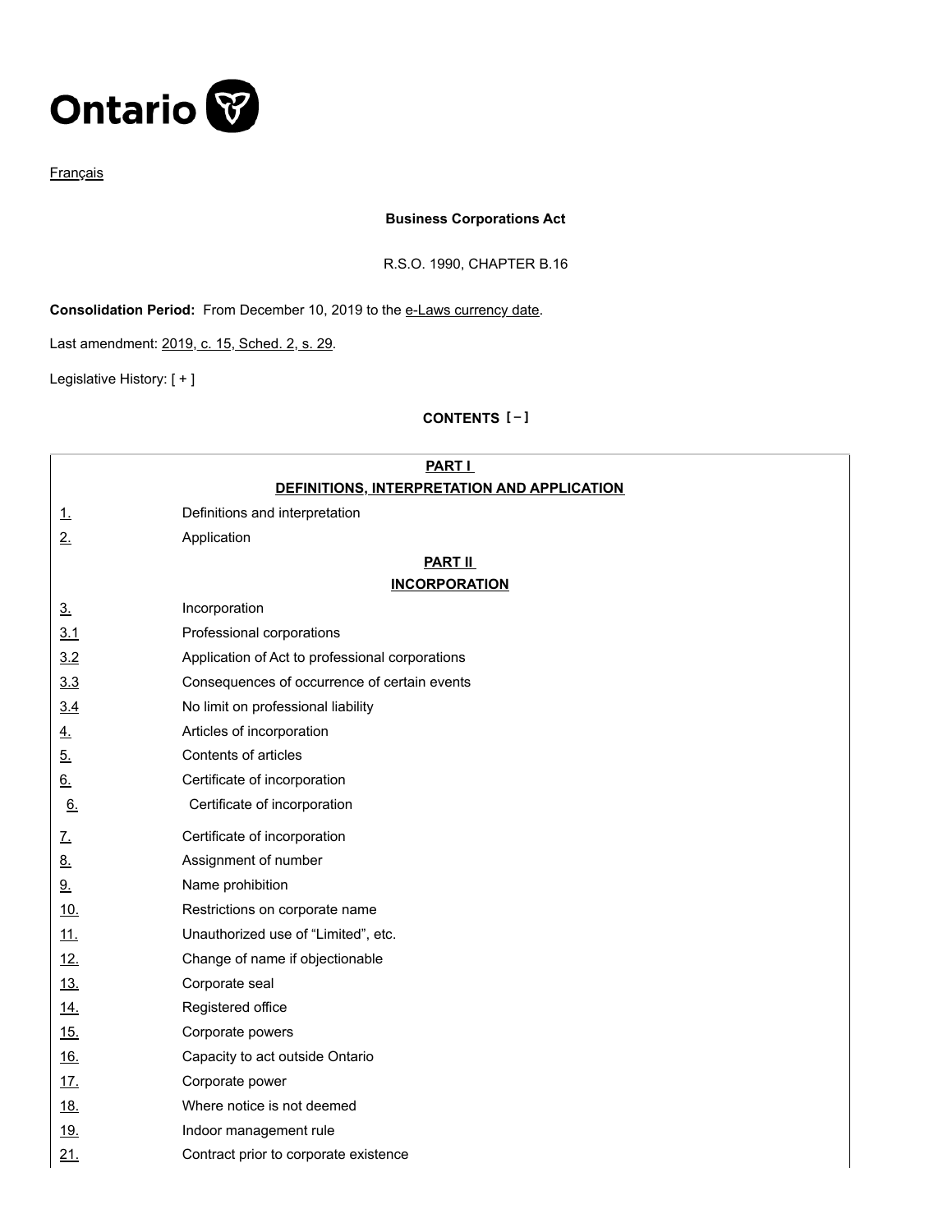# **PART III CORPORATE FINANCE**

|             | <u> 2009 - 2009 - 2010</u>                                  |
|-------------|-------------------------------------------------------------|
| 22.         | <b>Shares</b>                                               |
| 23.         | Issuance of shares                                          |
| <u>24.</u>  | Separate capital account                                    |
| 25.         | Special shares in series                                    |
| <u> 26.</u> | Pre-emptive rights                                          |
| 27.         | Conversion privileges, etc.                                 |
| 28.         | Subsidiaries not to hold shares of holding bodies corporate |
| <u>29.</u>  | Exception to s. 28                                          |
| <u>30.</u>  | Purchase of issued shares permitted                         |
| 31.         | Where s. 30 (2) does not apply                              |
| 32.         | Redemption of shares                                        |
| <u>33.</u>  | Donation of share                                           |
| 34.         | Reduction of liability re unpaid share: stated capital      |
| 35.         | Amount deducted from account upon purchase, etc., of shares |
| <u>36.</u>  | Contract with corporation re purchase of its shares         |
| <u>37.</u>  | Commission on sale of shares                                |
| <u>38.</u>  | Declaration of dividends                                    |
| <u>39.</u>  | Corporations with wasting assets                            |
| <u>40.</u>  | Lien on share                                               |
| 41.         | Shares personal property                                    |
| <u>42.</u>  | Restrictions on transfer, etc.                              |
| <u>43.</u>  | Bearer debt obligations                                     |
| <u>44.</u>  | Irredeemable debt obligation                                |
|             | <b>PART IV</b>                                              |
|             | <b>SALE OF RESTRICTED SHARES</b>                            |
| 45.         | Sale of restricted shares by corporation                    |
|             | PART V                                                      |
|             | <b>INDENTURE TRUSTEES</b>                                   |
| <u>46.</u>  | Trust indentures                                            |
| 47.         | Duty of trustee                                             |
| <u>48.</u>  | Conflict of interest                                        |
| <u>49.</u>  | Evidence of compliance                                      |
| 50.         | Trustee not to be receiver                                  |
| <u>51.</u>  | Notice of events of default                                 |
| <u>52.</u>  | Where list of debt obligation holders to be furnished       |
|             | <b>PART VI</b>                                              |
|             | <b>CORPORATE SECURITIES</b>                                 |
| <u>53.</u>  | Application of Securities Transfer Act, 2006                |
| 54.         | Certificated or uncertificated securities                   |
| <u>55.</u>  | Signing of security certificates                            |
| <u>56.</u>  | Contents of share certificate                               |
| <u>57.</u>  | Certificate for fractional share or scrip certificates      |
| <u>58.</u>  | Overissue                                                   |
| 67.         | Effect of registration                                      |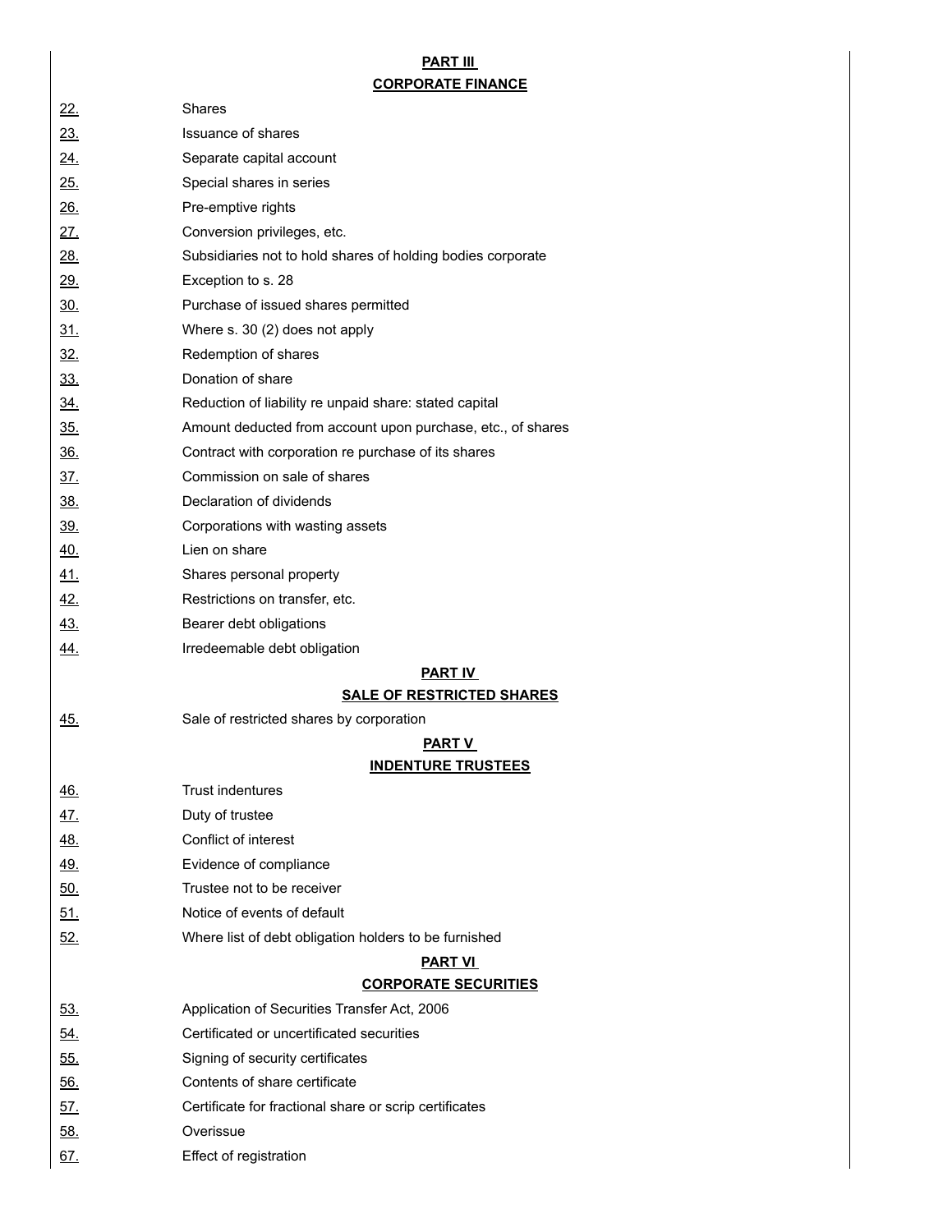# **PART VII SHAREHOLDERS**

| <u>92.</u>   | Shareholders' liability limited             |                               |
|--------------|---------------------------------------------|-------------------------------|
| <u>93.</u>   | Place of meetings                           |                               |
| <u>94.</u>   | Shareholders' meetings                      |                               |
| <u>95.</u>   | Date for determining shareholders           |                               |
| <u>96.</u>   | Notice of shareholders' meetings            |                               |
| 97.          | Shareholders' meeting                       |                               |
| 98.          | Waiving notice                              |                               |
| 99.          | Proposal                                    |                               |
| <u>100.</u>  | List of shareholders                        |                               |
| <u> 101.</u> | Quorum                                      |                               |
| 102.         | Voting rights                               |                               |
| 103.         | Manner of voting                            |                               |
| <u> 104.</u> | Resolution in lieu of meeting               |                               |
| <u>105.</u>  | Requisition for shareholders meeting        |                               |
| 106.         | Requisition by court                        |                               |
| <u>107.</u>  | Determination of controversy                |                               |
| 108.         | Agreement between shareholders              |                               |
|              |                                             | <b>PART VIII</b>              |
|              |                                             | <u>PROXIES</u>                |
| <u> 109.</u> | Definitions                                 |                               |
| <u>110.</u>  | Proxies                                     |                               |
| <u>111.</u>  | Mandatory solicitation of proxy             |                               |
| <u> 112.</u> | Information circular                        |                               |
| <u>113.</u>  | Exemption order re ss. 111, 112             |                               |
| <u>114.</u>  | Proxyholder                                 |                               |
|              |                                             | PART IX                       |
|              |                                             | <b>DIRECTORS AND OFFICERS</b> |
| 115.         | <b>Directors</b>                            |                               |
| <u>116.</u>  | By-laws by resolution                       |                               |
| <u>117.</u>  | First directors meeting                     |                               |
| <u>118.</u>  | Qualifications of directors                 |                               |
| <u>119.</u>  | <b>First directors</b>                      |                               |
| 120.         | Cumulative voting for directors             |                               |
| <u>121.</u>  | When director ceases to hold office         |                               |
| <u>122.</u>  | Removal of directors                        |                               |
| <u>123.</u>  | Entitlement of director                     |                               |
| <u> 124.</u> | Vacancies                                   |                               |
| <u>125.</u>  | Change in number of directors               |                               |
| <u>126.</u>  | Directors' meetings                         |                               |
| <u>127.</u>  | Delegation by directors                     |                               |
| <u> 128.</u> | Validity of acts of directors and officers  |                               |
| <u>129.</u>  | Resolutions in writing                      |                               |
| <u>130.</u>  | Liability of directors                      |                               |
| <u>131.</u>  | Directors' liability to employees for wages |                               |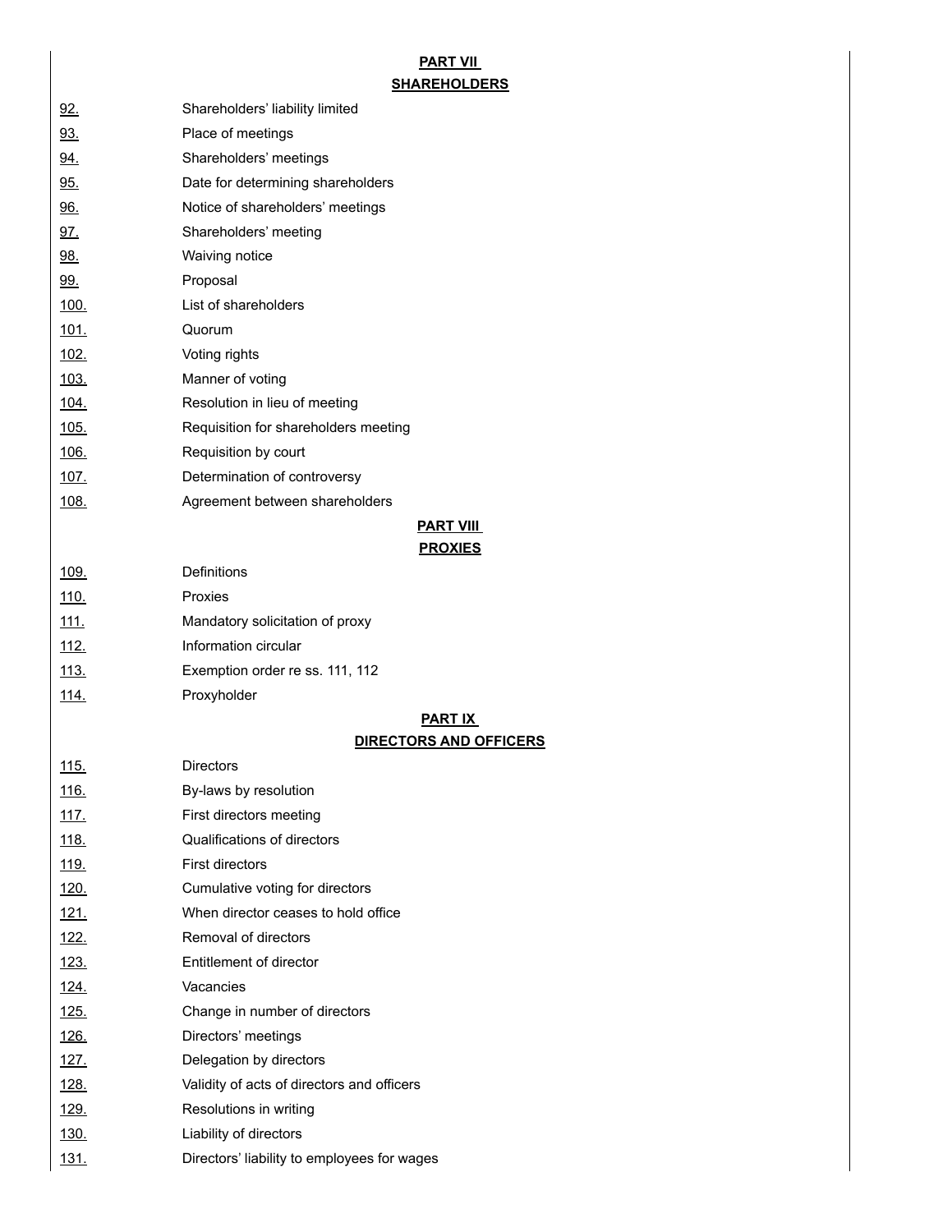| <u>132.</u>  | Disclosure: conflict of interest                     |
|--------------|------------------------------------------------------|
| <u>133.</u>  | Officers                                             |
| <u>134.</u>  | Standards of care, etc., of directors, etc.          |
| <u>135.</u>  | Consent of director at meeting                       |
| <u>136.</u>  | Indemnification                                      |
| <u>137.</u>  | Remuneration of directors                            |
|              | <b>PART X</b>                                        |
|              | <b>INSIDER LIABILITY</b>                             |
| 138.         | Insider liability                                    |
|              | <b>PART XI</b>                                       |
|              | <b>BOOKS AND RECORDS</b>                             |
| <u>139.</u>  | Records                                              |
| <u>140.</u>  | Records, duties of corporation                       |
| 140.1        | Register of interests in land in Ontario             |
| <u>141.</u>  | Securities register                                  |
| <u>142.</u>  | Transfer agents                                      |
| <u>143.</u>  | Registers, general                                   |
| <u>144.</u>  | Records open to examination by directors             |
| <u>145.</u>  | Examination of records by shareholders and creditors |
| <u>146.</u>  | List of shareholders                                 |
| <u>146.1</u> | Proof of status                                      |
| <u>147.</u>  | Trafficking in lists                                 |
|              | <b>PART XII</b>                                      |
|              | <b>AUDITORS AND FINANCIAL STATEMENTS</b>             |
| <u>148.</u>  | Exemption from audit requirements                    |
| <u> 149.</u> | Auditors                                             |
| <u>150.</u>  | Resignation of auditor                               |
| <u>151.</u>  | Auditor's attendance at shareholders' meetings       |
| <u> 152.</u> | Disqualification as auditor                          |
| <u>153.</u>  | Examination by auditor                               |
| <u>154.</u>  | Information to be laid before annual meeting         |
| <u>155.</u>  | Preparation of financial statements                  |
| <u>156.</u>  | Filing by offering corporation                       |
| <u>157.</u>  | Financial statements of subsidiaries                 |
| <u> 158.</u> | Audit committee                                      |
| <u>159.</u>  | Approval by directors                                |
| <u>160.</u>  | Interim financial statement                          |
|              | <b>PART XIII</b>                                     |
|              | <b>INVESTIGATION</b>                                 |
| <u>161.</u>  | Investigation                                        |
| <u>162.</u>  | Matters that may be covered by court order           |
| <u>163.</u>  | Powers of inspector                                  |
| <u> 164.</u> | Rights at hearing                                    |
| <u> 165.</u> | Privileged statements                                |
| <u> 166.</u> | Solicitor-client privilege                           |
| <u>167.</u>  | Inquiries by Director                                |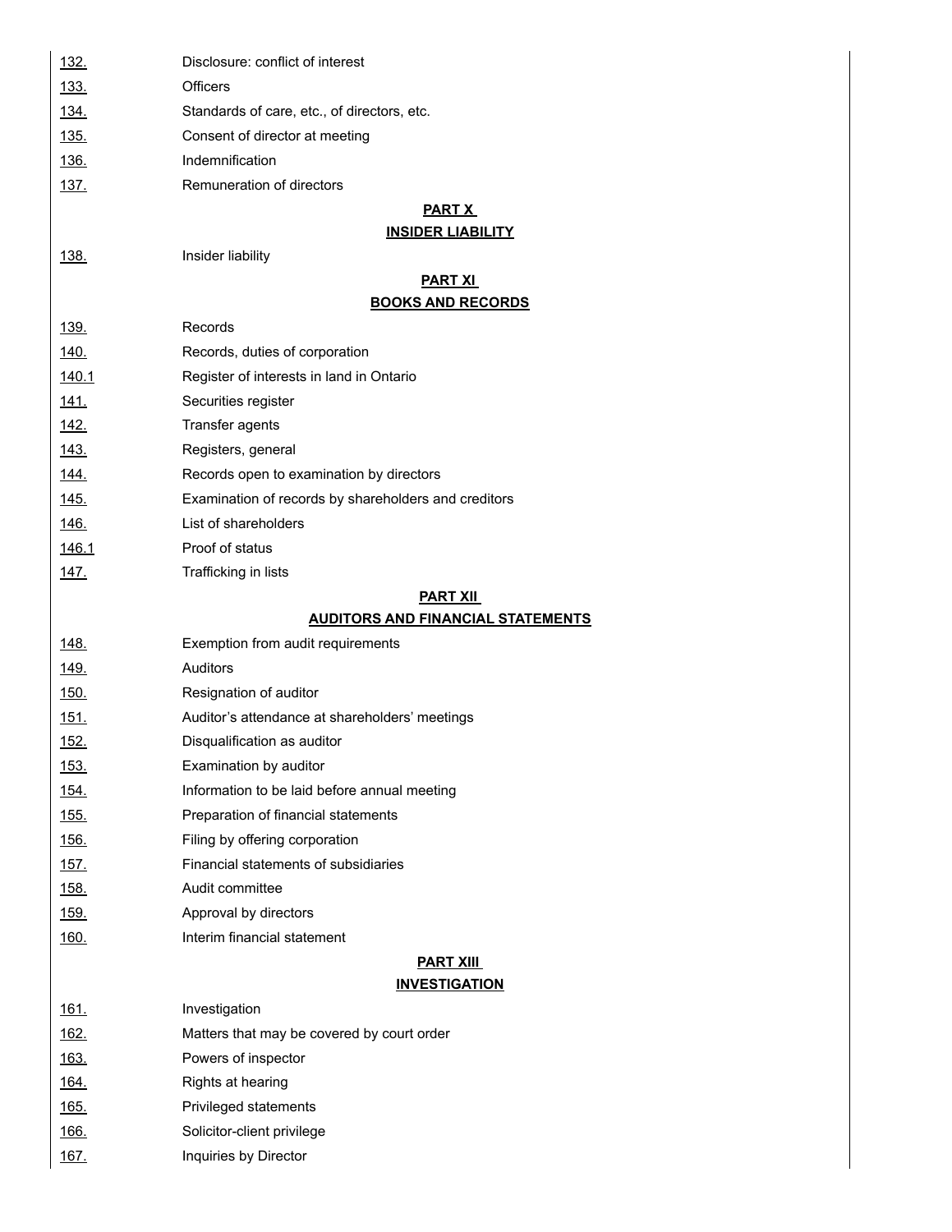# **PART XIV FUNDAMENTAL CHANGES**

| <u>168.</u>                 | Amendments                                                                    |
|-----------------------------|-------------------------------------------------------------------------------|
| <u> 169.</u>                | Proposal to amend articles                                                    |
| <u>170.</u>                 | Authorization for variation of rights of special shareholders                 |
| <u>171.</u>                 | Articles of amendment                                                         |
| <u>172.</u>                 | Certificate of amendment                                                      |
| <u>172.</u>                 | Certificate of amendment                                                      |
| <u>173.</u>                 | Restated articles of incorporation                                            |
| <u>174.</u>                 | Amalgamation                                                                  |
| <u>175.</u>                 | Amalgamation agreement                                                        |
| <u>176.</u>                 | Submission of amalgamation agreement                                          |
| <u>177.</u>                 | Amalgamations involving holding corporation                                   |
| <u>178.</u>                 | Articles of amalgamation                                                      |
| <u>179.</u>                 | <b>Effect of certificate</b>                                                  |
| <u>180.</u>                 | Articles of continuance                                                       |
| <u> 181.</u>                | Transfer of Ontario corporations                                              |
| 181.1                       | Continuation as co-operative corporation                                      |
| 181.2                       | Continuance as corporation without share capital                              |
| <u>182.</u>                 | Arrangement                                                                   |
| <u>183.</u>                 | Articles of arrangement sent to Director                                      |
| <u>183.</u>                 | Articles of arrangement sent to Director                                      |
| <u> 184.</u>                | Borrowing powers                                                              |
| <u>185.</u>                 | Rights of dissenting shareholders                                             |
| <u>186.</u>                 | Reorganization                                                                |
|                             | <u>PART XV</u>                                                                |
|                             | <b>COMPULSORY ACQUISITIONS</b>                                                |
| <u> 187.</u>                | Application and definitions                                                   |
| <u>188.</u>                 | Take-over or issuer bid                                                       |
| <u>189.</u>                 | Where corporation required to acquire securities                              |
| <u>190.</u>                 | Going private transaction                                                     |
|                             | <b>PART XVI</b>                                                               |
|                             |                                                                               |
|                             | <b>LIQUIDATION AND DISSOLUTION</b>                                            |
| <u>191.</u>                 | Definition                                                                    |
| <u>192.</u>                 | Application of ss. 193-205                                                    |
| <u>193.</u>                 | Voluntary winding up                                                          |
| <u>194.</u>                 | Inspectors                                                                    |
| <u>195.</u>                 | Vacancy in office of liquidator                                               |
| <u> 196.</u>                | Removal of liquidator                                                         |
| <u> 197.</u>                | Commencement of winding up                                                    |
| <u>198.</u>                 | Corporation to cease business                                                 |
| <u>199.</u>                 | No proceedings against corporation after voluntary winding up except by leave |
| <u>200.</u>                 | List of contributories and calls                                              |
| <u> 201.</u><br><u>202.</u> | Meetings of corporation during winding up<br>Arrangements with creditors      |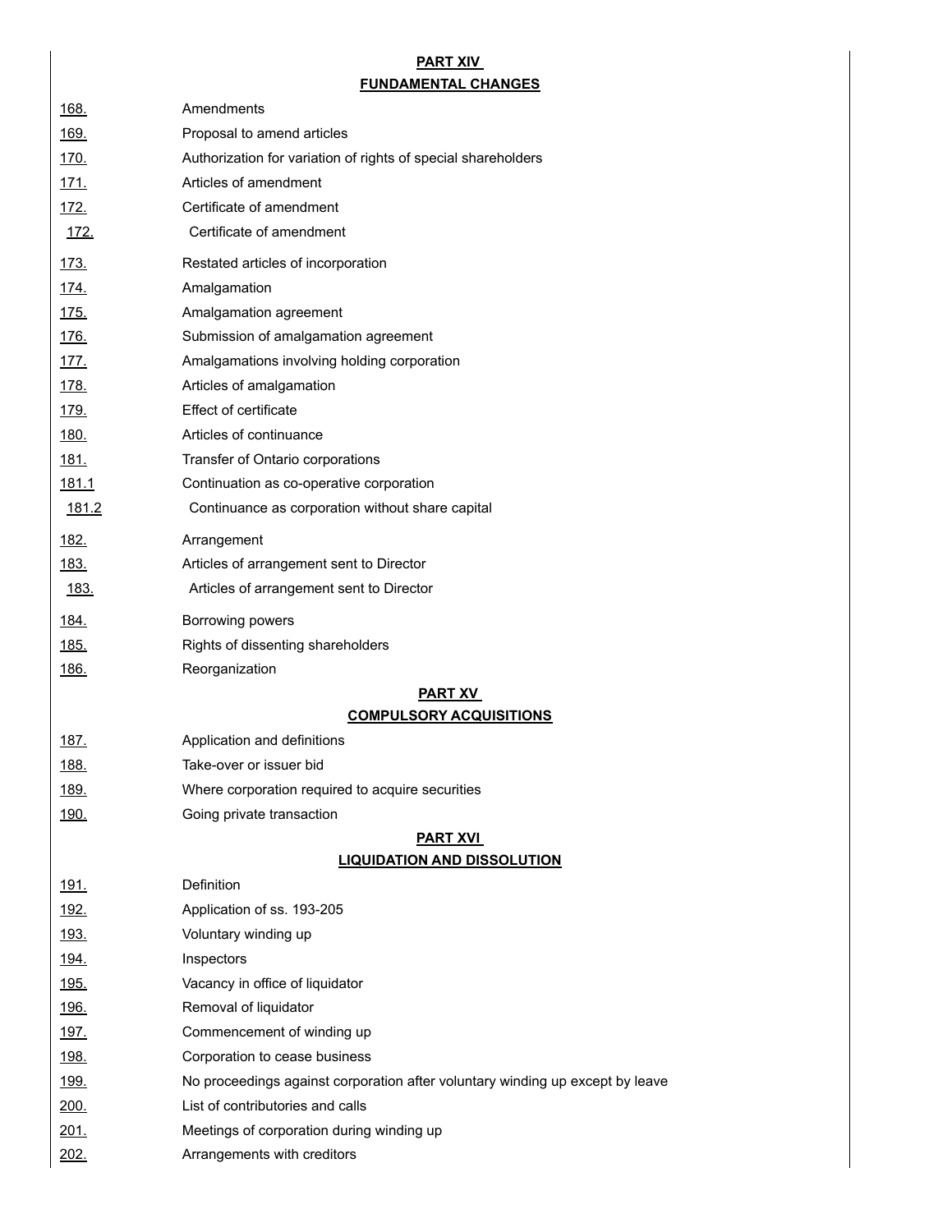| 203.                                    | Power to compromise with debtors and contributories                                           |  |
|-----------------------------------------|-----------------------------------------------------------------------------------------------|--|
| 204.                                    | Power to accept shares, etc., as consideration for sale of property to another body corporate |  |
| 205.                                    | Account of voluntary winding up to be made by liquidator to a meeting                         |  |
| 206.                                    | Application of ss. 207-218                                                                    |  |
| 207.                                    | Winding up by court                                                                           |  |
| <u>208.</u>                             | Who may apply                                                                                 |  |
| 209.                                    | Power of court                                                                                |  |
| 210.                                    | Appointment of liquidator                                                                     |  |
| 211.                                    | Removal of liquidator                                                                         |  |
| <u>212.</u>                             | Costs and expenses                                                                            |  |
| 213.                                    | Commencement of winding up                                                                    |  |
| 214.                                    | Proceedings in winding up after order                                                         |  |
| <u>215.</u>                             | Orders following winding-up order                                                             |  |
| 216.                                    | Proceedings against corporation after court winding up                                        |  |
| <u>217.</u>                             | Provision for discharge and distribution by the court                                         |  |
| 218.                                    | Order for dissolution                                                                         |  |
| 219.                                    | Application of ss. 220-236                                                                    |  |
| 220.                                    | Where no liquidator                                                                           |  |
| 221.                                    | Consequences of winding up                                                                    |  |
| 222.                                    | Payment of costs and expenses                                                                 |  |
| 223.                                    | Powers of liquidators                                                                         |  |
| 224.                                    | Acts by more than one liquidator                                                              |  |
| 225.                                    | Nature of liability of contributory                                                           |  |
| 226.                                    | Liability in case of contributory's death                                                     |  |
| 227.                                    | Deposit of money                                                                              |  |
| 228.                                    | Proving claim                                                                                 |  |
| 229.                                    | Application for direction                                                                     |  |
| 230.                                    | Examination of persons as to estate                                                           |  |
| 231.                                    | Proceedings by shareholders                                                                   |  |
| 232.                                    | Rights conferred by Act to be in addition to other powers                                     |  |
| 233.                                    | Stay of winding up proceedings                                                                |  |
| 234.                                    | Where creditor unknown                                                                        |  |
| <u>235.</u>                             | Where shareholder unknown                                                                     |  |
| 236.                                    | Disposal of records, etc., after winding up                                                   |  |
| <u>237.</u>                             | Voluntary dissolution                                                                         |  |
| 238.                                    | Articles of dissolution where corporation active                                              |  |
| <u>239.</u>                             | Certificate of dissolution                                                                    |  |
| 240.                                    | Cancellation of certificate, etc., by Director                                                |  |
| <u>241.</u>                             | Notice of dissolution                                                                         |  |
| 242.                                    | Proceedings after dissolution                                                                 |  |
| 243.                                    | Liability of shareholders to creditors                                                        |  |
| 244.                                    | Forfeiture of undisposed property                                                             |  |
| <b>PART XVII</b>                        |                                                                                               |  |
| <b>REMEDIES, OFFENCES AND PENALTIES</b> |                                                                                               |  |
| <u>245.</u>                             | Definitions                                                                                   |  |
| 246.                                    | Derivative actions                                                                            |  |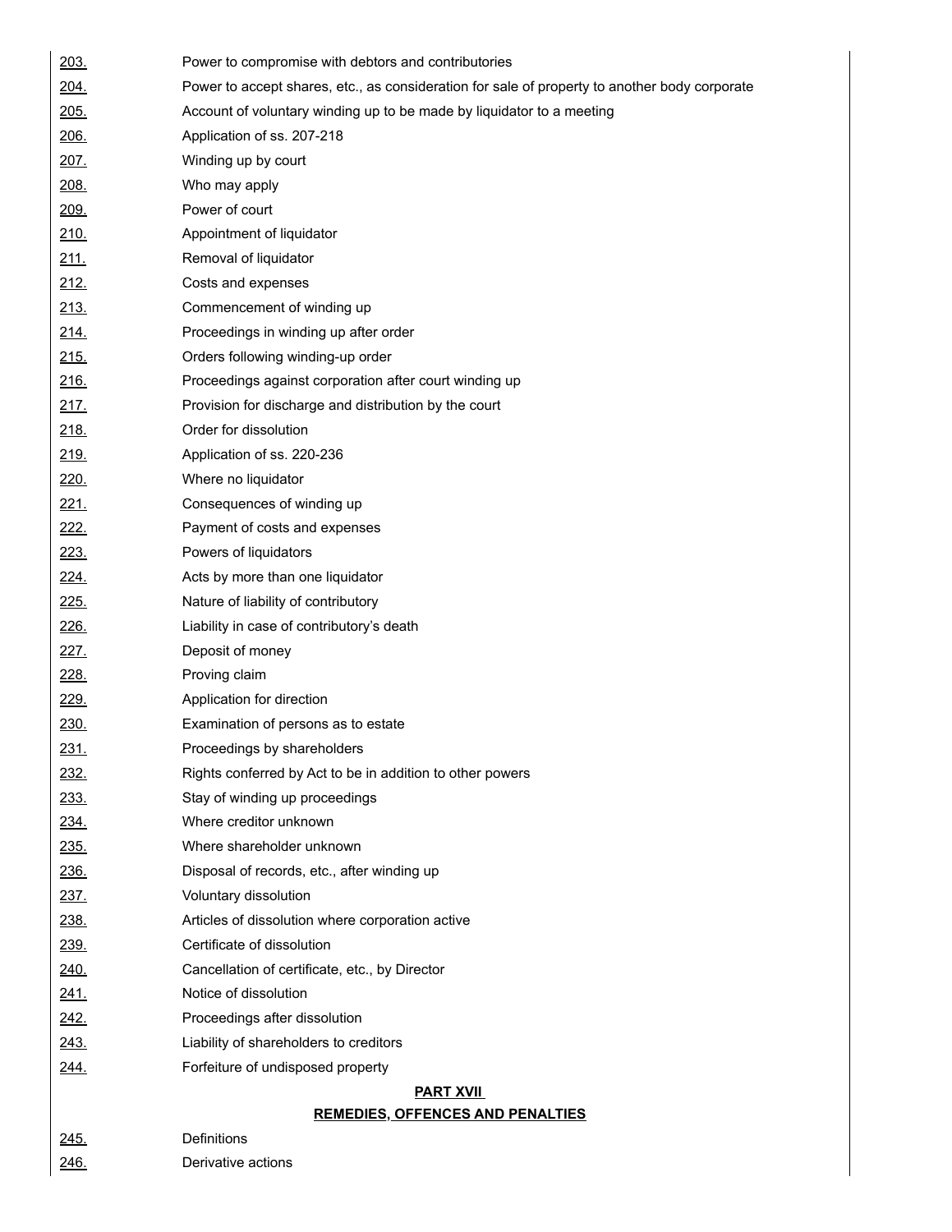| 247.          | Court order                                            |
|---------------|--------------------------------------------------------|
| <u> 248.</u>  | Oppression remedy                                      |
| 249.          | Discontinuance and settlement                          |
| <u>250.</u>   | Rectifying error in entering, etc., name               |
| <u>251.</u>   | Notice of refusal to file                              |
| 252.          | Appeal from Director                                   |
| 253.          | Orders for compliance                                  |
| <u> 254.</u>  | Application made without notice                        |
| 255.          | Appeal                                                 |
| <u> 256.</u>  | <b>Offences</b>                                        |
| <u>257.</u>   | Consent                                                |
| <u> 258.</u>  | Offence                                                |
| <u>259.</u>   | Limitation                                             |
| 260.          | Information containing more than one offence           |
| 261.          | Civil remedy not affected                              |
|               | <b>PART XVIII</b>                                      |
|               | <u>GENERAL</u>                                         |
| 262.          | Notice to directors or shareholders                    |
| 263.          | Notice to corporation                                  |
| <u> 264.</u>  | Waiver of notice and abridgement of times              |
| <u> 265.</u>  | Delegation of powers and duties                        |
| <u> 265.</u>  | Delegation of Director's duties and powers             |
| <u> 265.1</u> | Agreements with authorized persons                     |
| 265.2         | Property of Crown                                      |
| 265.3         | Director's certificate                                 |
| 266.          | Certificate that may be signed by directors, etc.      |
| 267.          | Copy of document acceptable                            |
| 267.          | Accepting copy of notice or other document             |
| 268.          | Proof by affidavit                                     |
| <u> 270.</u>  | Examination, etc., of documents                        |
| 271.          | Appeal from Commission                                 |
| <u> 271.1</u> | Powers of Minister                                     |
| <u>271.1</u>  | Minister's regulations and orders                      |
| 271.2         | Director's regulations                                 |
| <u>271.2</u>  | Requirements established by Director                   |
| <u> 272.</u>  | Lieutenant Governor in Council regulations             |
| 272.1         | Lieutenant Governor in Council regulations, transition |
| <u>272.2</u>  | Forms                                                  |
| 273.          | Where articles to be sent to Director                  |
| <u>273.</u>   | Endorsement of articles                                |
| <u>273.1</u>  | Electronic filers                                      |
| <u> 273.1</u> | Methods of endorsing and issuing                       |
| 273.2         | Fax filing                                             |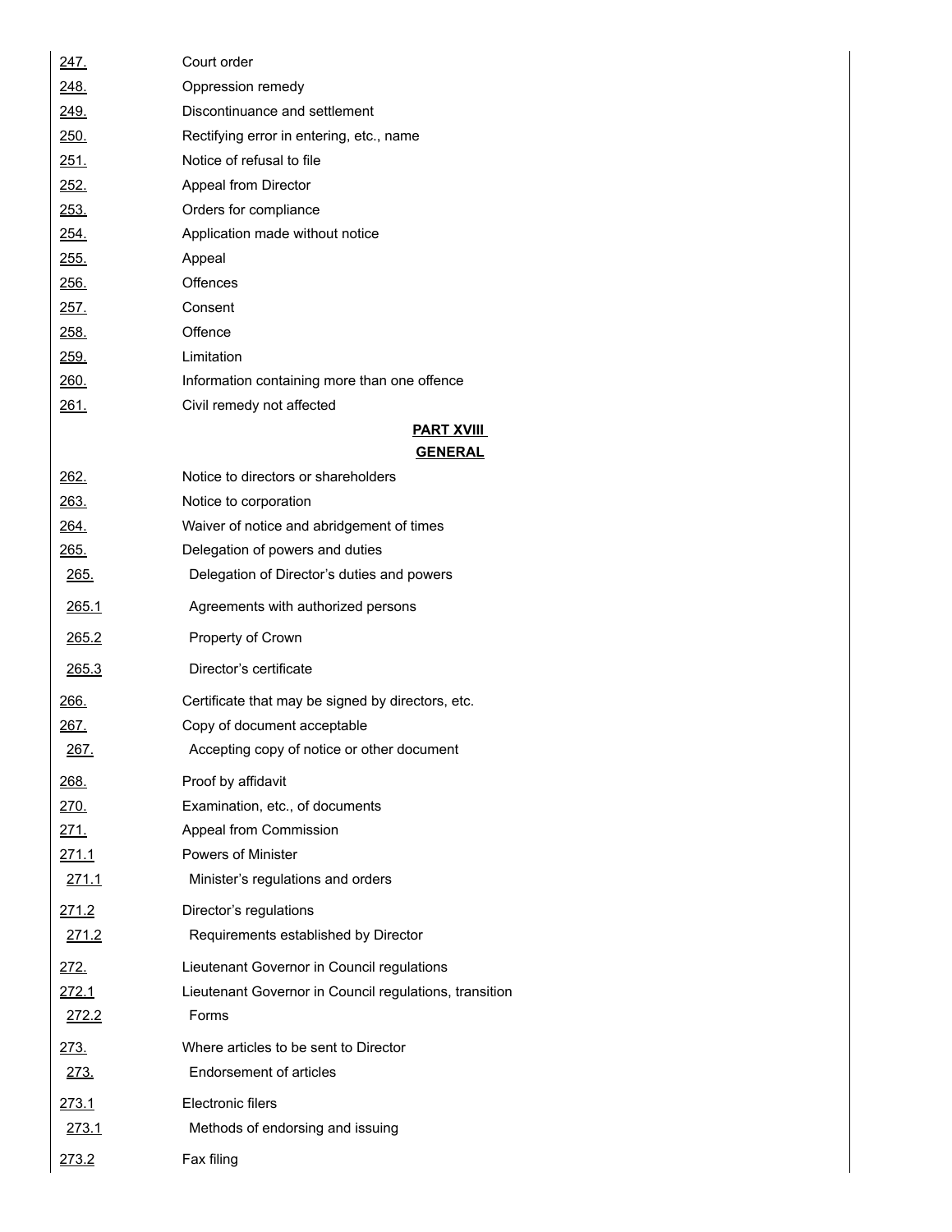| 273.2 | Refusal to endorse if corporation in default      |
|-------|---------------------------------------------------|
| 273.3 | Filing by fax                                     |
| 273.4 | Electronic version prevails                       |
| 273.5 | Inability to receive filings in electronic system |
| 275.  | Where error in respect of certificate             |
| 275.  | Errors in certificates, etc.                      |
| 276.  | Records                                           |
| 277.  | Deemed amendment                                  |
| 278.  | Appointment of Director                           |
| 278.  | Appointment of Director                           |
|       |                                                   |

### **PART I DEFINITIONS, INTERPRETATION AND APPLICATION**

#### <span id="page-7-0"></span>**Definitions and interpretation**

<span id="page-7-1"></span>**1** (1) In this Act,

- "affairs" means the relationships among a corporation, its affiliates and the shareholders, directors and officers of such bodies corporate but does not include the business carried on by such bodies corporate; ("affaires internes")
- "affiliate" means an affiliated body corporate within the meaning of subsection (4); ("membre du même groupe")
- "articles" means the original or restated articles of incorporation, articles of amendment, articles of amalgamation, articles of arrangement, articles of continuance, articles of dissolution, articles of reorganization, articles of revival, letters patent, supplementary letters patent, a special Act and any other instrument by which a corporation is incorporated; ("statuts")

"associate", where used to indicate a relationship with any person, means,

- (a) any body corporate of which the person beneficially owns, directly or indirectly, voting securities carrying more than 10 per cent of the voting rights attached to all voting securities of the body corporate for the time being outstanding,
- (b) any partner of that person,
- (c) any trust or estate in which the person has a substantial beneficial interest or as to which the person serves as trustee or in a similar capacity,
- (d) any relative of the person, including the person's spouse, where the relative has the same home as the person, or
- (e) any relative of the spouse of the person where the relative has the same home as the person; ("personne qui a un lien")

"auditor" includes a partnership of auditors and an auditor that is incorporated; ("vérificateur")

- "beneficial interest" or "beneficial ownership" includes ownership through a trustee, legal representative, agent or other intermediary and, in the case of a security, includes the interest of an entitlement holder, as defined in the *Securities Transfer Act, 2006*, with respect to that security, but does not include the interest of an entitlement holder that is a securities intermediary, as defined in the *Securities Transfer Act, 2006*, that has established a security entitlement, as defined in the *Securities Transfer Act, 2006,* in favour of its entitlement holder with respect to that security; ("intérêt bénéficiaire", "propriété bénéficiaire")
- "body corporate" means any body corporate with or without share capital and whether or not it is a corporation to which this Act applies; ("personne morale")

"certified copy" means,

(a) in relation to a document of a corporation, a copy of the document certified to be a true copy by an officer thereof,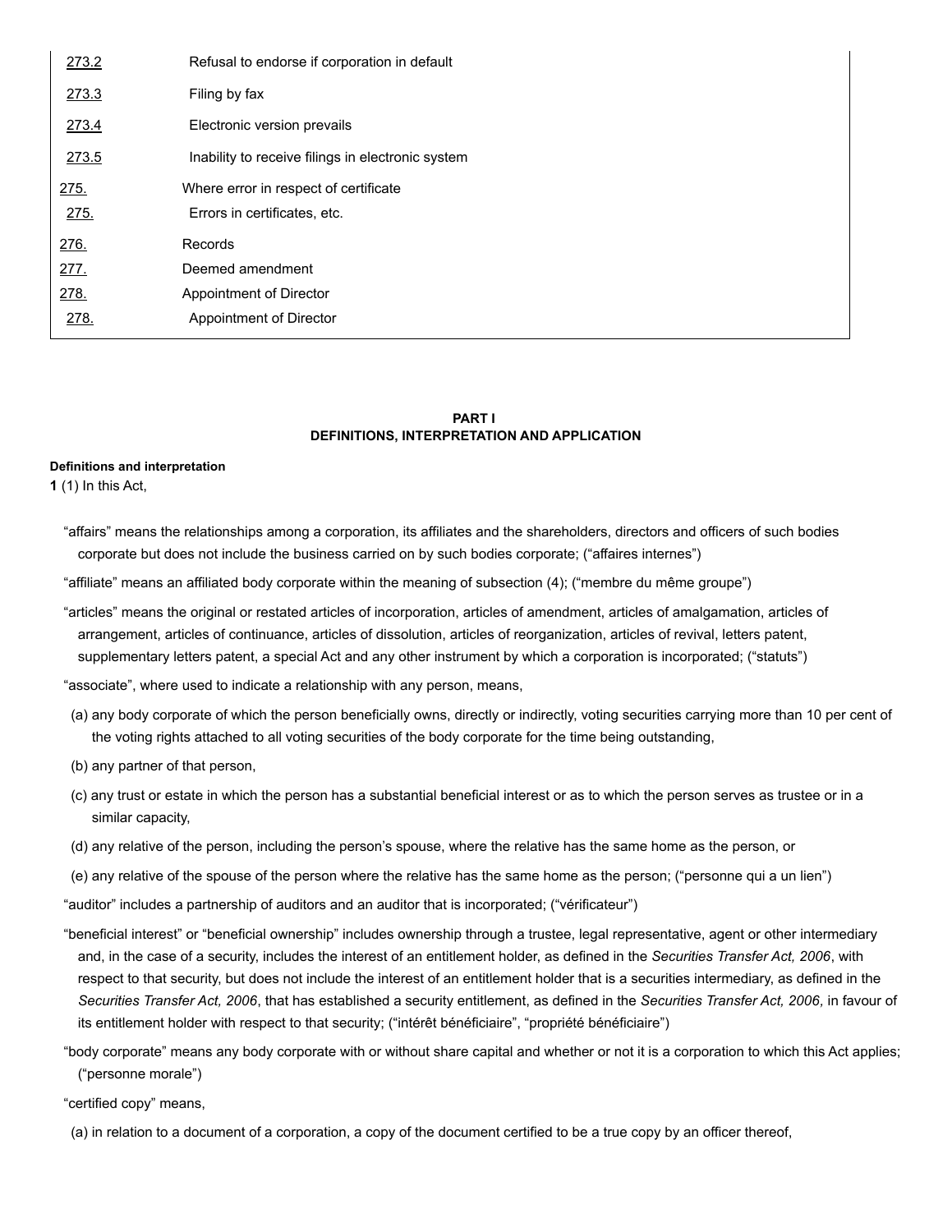- (b) in relation to a document issued by a court, a copy of the document certified to be a true copy under the seal of the court and signed by the registrar thereof,
- (c) in relation to a document in the custody of the Director, a copy of the document certified to be a true copy by the Director and signed by the Director or by such officer of the Ministry as is designated by the regulations; ("copie certifiée conforme")

## **Note: On a day to be named by proclamation of the Lieutenant Governor, clause (c) of the definition of "certified copy" in subsection 1 (1) of the** *Act* **is repealed and the following substituted: (See: 2017, c. 20, Sched. 6, s. 1 (1))**

(c) in relation to a document in the custody of the Director, a copy of the document certified to be a true copy by the Director and signed by the Director or by any other public servant employed under Part III of the *Public Service of Ontario Act, 2006* and designated by the regulations; ("copie certifiée conforme")

"Commission" means the Ontario Securities Commission; ("Commission")

"corporation" means a body corporate with share capital to which this Act applies; ("société", "société par actions")

"corporation number" means the number assigned by the Director to a corporation in accordance with subsection 8 (1) and "number" in relation to a corporation means the corporation number of that corporation; ("numéro de la société", "numéro")

"court" means the Superior Court of Justice; ("tribunal")

"day" means a clear day and a period of days shall be deemed to commence the day following the event that began the period and shall be deemed to terminate at midnight of the last day of the period except that if the last day of the period falls on a Sunday or holiday the period shall terminate at midnight of the day next following that is not a Sunday or holiday; ("jour")

# **Note: On a day to be named by proclamation of the Lieutenant Governor, the definition of "day" in subsection 1 (1) of the Act is repealed and the following substituted: (See: 2017, c. 20, Sched. 6, s. 1 (2))**

"day" means a clear day; ("jour")

- "debt obligation" means a bond, debenture, note or other similar obligation or guarantee of such an obligation of a body corporate, whether secured or unsecured; ("titre de créance")
- "Director" means the Director appointed under section 278; ("directeur")
- "director" means a person occupying the position of director of a corporation by whatever name called, and "directors" and "board of directors" include a single director; ("administrateur")

"electronic signature" means an identifying mark or process that is,

- (a) created or communicated using telephonic or electronic means,
- (b) attached to or associated with a document or other information, and
- (c) made or adopted by a person to associate the person with the document or other information, as the case may be; ("signature électronique")

"endorse" includes imprinting a stamp on the face of articles or other document sent to the Director; ("apposer")

## **Note: On a day to be named by proclamation of the Lieutenant Governor, the definition of "endorse" in subsection 1 (1) of the Act is repealed and the following substituted: (See: 2017, c. 20, Sched. 6, s. 1 (4))**

"endorse" includes,

- (a) imprinting a stamp on the face of articles or other documents sent to the Director, and
- (b) electronically producing an equivalent to a stamp in respect of articles or other documents sent to the Director; ("produire")

"financial statement" means a financial statement referred to in section 154; ("état financier")

"incorporator" means a person who signs articles of incorporation; ("fondateur")

# **Note: On a day to be named by proclamation of the Lieutenant Governor, the definition of "incorporator" in subsection 1 (1) of the Act is repealed and the following substituted: (See: 2017, c. 20, Sched. 6, s. 1 (4))**

"incorporator" means a person who signs or otherwise authorizes articles of incorporation; ("fondateur")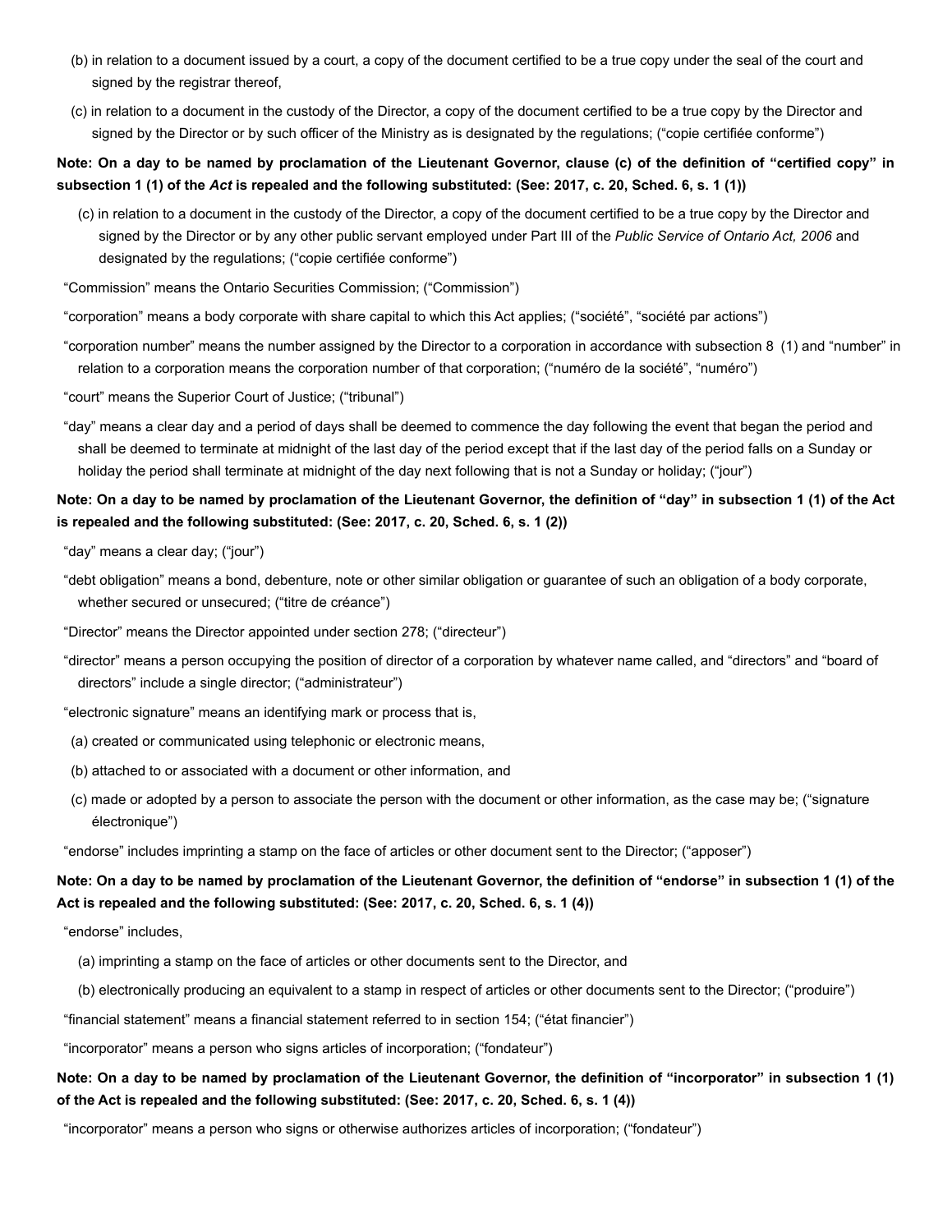- "individual" means a natural person, but does not include a partnership, unincorporated association, unincorporated syndicate, unincorporated organization, trust, or a natural person in his or her capacity as trustee, executor, administrator or other legal representative; ("particulier")
- "interim financial statement" means a financial statement referred to in section 160; ("état financier périodique")
- "liability" includes a debt of a corporation arising under section 36, subsection 185 (29) or clause 248 (3) (f) or (g); ("passif")
- "Minister" means the Minister of Consumer and Business Services or such other member of the Executive Council to whom the administration of this Act may be assigned; ("ministre")

## **Note: On a day to be named by proclamation of the Lieutenant Governor, the definition of "Minister" in subsection 1 (1) of the Act is repealed and the following substituted: (See: 2017, c. 20, Sched. 6, s. 1 (4))**

- "Minister" means the member of the Executive Council to whom responsibility for the administration of this Act is assigned or transferred under the *Executive Council Act*; ("ministre")
- "Ministry" means the Ministry of the Minister; ("ministère")
- "non-resident corporation" means a corporation incorporated in Canada before the 27th day of April, 1965, and that is not deemed to be resident in Canada for the purposes of the *Income Tax Act* (Canada) by subsection 250 (4) of that Act; ("société non résidente")
- "number name" means the name of a corporation that consists only of its corporation number followed by the word "Ontario" and one of the words or abbreviations provided for in subsection 10 (1); ("dénomination sociale numérique")
- "offering corporation" means a corporation that is offering its securities to the public within the meaning of subsection (6) and that is not the subject of an order of the Commission deeming it to have ceased to be offering its securities to the public; ("société faisant appel au public")
- "officer" means an officer designated under section 133 and includes the chair of the board of directors, a vice-chair of the board of directors, the president, a vice-president, the secretary, an assistant secretary, the treasurer, an assistant treasurer and the general manager of a corporation, and any other individual designated an officer of a corporation by by-law or by resolution of the directors or any other individual who performs functions for a corporation similar to those normally performed by an individual occupying any such office; ("dirigeant")
- "ordinary resolution" means a resolution that is submitted to a meeting of the shareholders of a corporation and passed, with or without amendment, at the meeting by at least a majority of the votes cast; ("résolution ordinaire")
- "person" includes an individual, sole proprietorship, partnership, unincorporated association, unincorporated syndicate, unincorporated organization, trust, body corporate, and a natural person in his or her capacity as trustee, executor, administrator, or other legal representative; ("personne")
- "personal representative", where used with reference to holding shares in that capacity, means an executor, administrator, estate trustee, guardian, tutor, trustee, receiver or liquidator or the curator, guardian for property or attorney under a continuing power of attorney with authority for a person who is mentally incapable of managing his or her property; ("ayant droit")
- "prescribed" means prescribed by the regulations; ("prescrit")
- "redeemable share" means a share issued by a corporation,
- (a) that the corporation may purchase or redeem upon the demand of the corporation, or
- (b) that the corporation is required by its articles to purchase or redeem at a specified time or otherwise upon the demand of a shareholder; ("action rachetable")
- "registered form" means registered form as defined in the *Securities Transfer Act, 2006*; ("nominatif")
- "registered office" means the office of a corporation located at the address specified in its articles or in the notice most recently filed by the corporation under the *Corporations Information Act*; ("siège social")
- "regulations" means the regulations made under this Act; ("règlements")
- "related person", where used to indicate a relationship with any person, means,
- (a) any spouse, son or daughter of that person,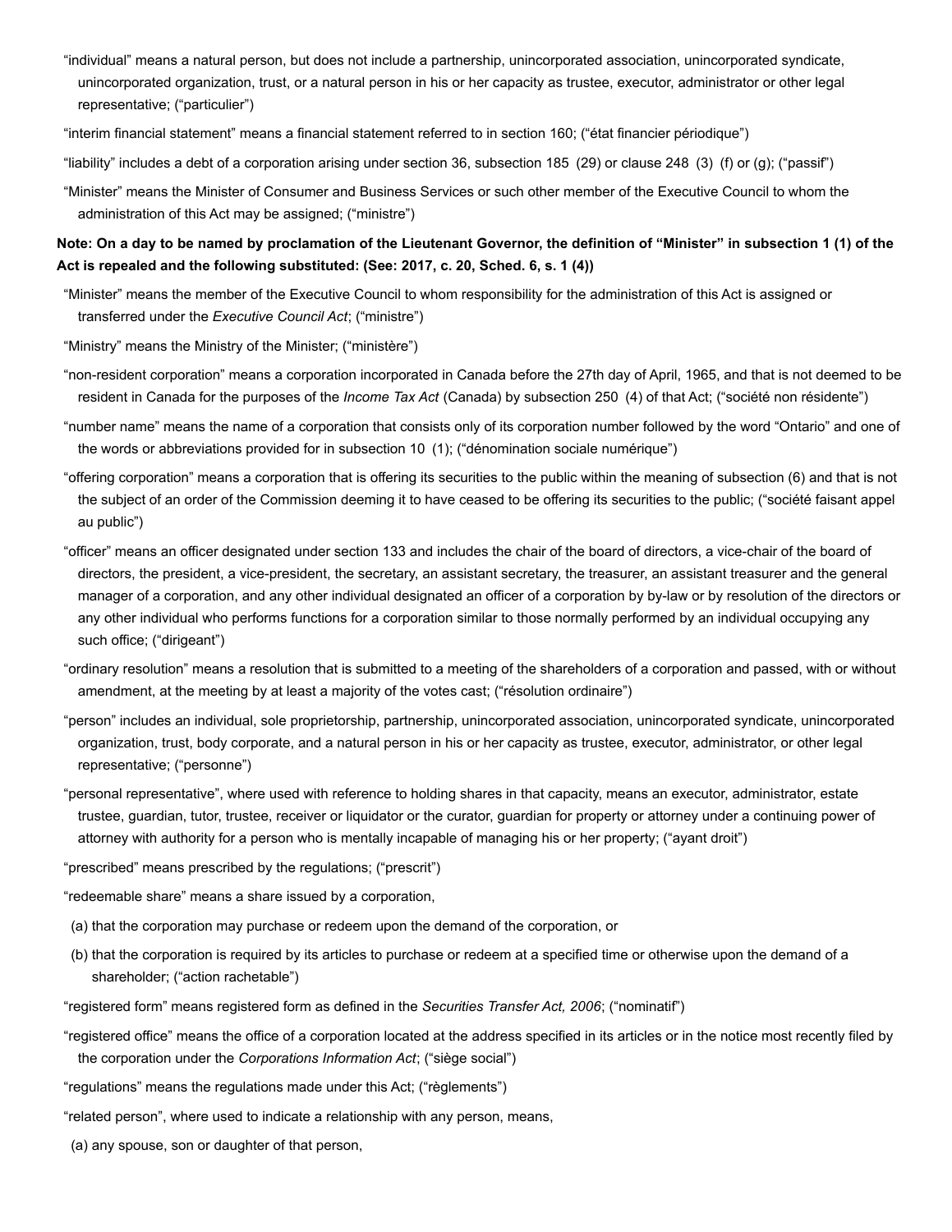- (b) any relative of the person or of the person's spouse, other than an individual referred to in clause (a), who has the same home as the person, or
- (c) any body corporate of which the person and any of the persons referred to in clause (a) or (b) or the partner or employer of the person, or any combination, beneficially own, directly or indirectly, voting securities carrying more than 50 per cent of the voting rights attached to all voting securities of the body corporate for the time being outstanding; ("personne liée")

"resident Canadian" means an individual who is,

- (a) a Canadian citizen ordinarily resident in Canada,
- (b) a Canadian citizen not ordinarily resident in Canada who is a member of a prescribed class of persons, or
- (c) a permanent resident within the meaning of the *Immigration and Refugee Protection Act* (Canada) and ordinarily resident in Canada; ("résident canadien")

"security" means a share of any class or series of shares or a debt obligation of a body corporate; ("valeur mobilière")

"security certificate" means a certificate evidencing a security; ("certificat de valeur mobilière")

"security interest" means an interest in or charge upon the property of a body corporate by way of mortgage, hypothec, pledge or otherwise, to secure payment of a debt or performance of any other obligation of the body corporate; ("sûreté")

"send" includes deliver or mail; ("envoyer")

"senior officer" means,

- (a) the chair of the board of directors, a vice-chair of the board of directors, the president, a vice-president, the secretary, the treasurer or the general manager of a corporation or any other individual who performs functions for a corporation similar to those normally performed by an individual occupying any such office, and
- (b) each of the five highest paid employees of a corporation, including any individual referred to in clause (a); ("cadre dirigeant")

"series", in relation to shares, means a division of a class of shares; ("série")

- "special resolution" means a resolution that is,
- (a) submitted to a special meeting of the shareholders of a corporation duly called for the purpose of considering the resolution and passed, with or without amendment, at the meeting by at least two-thirds of the votes cast, or
- (b) consented to in writing by each shareholder of the corporation entitled to vote at such a meeting or the shareholder's attorney authorized in writing; ("résolution spéciale")
- "spouse" means a person to whom the person is married or with whom the person is living in a conjugal relationship outside marriage; ("conjoint")
- "telephonic or electronic means" means telephone calls or messages, facsimile messages, electronic mail, transmission of data or information through automated touch-tone telephone systems, transmission of data or information through computer networks, any other similar means or any other prescribed means; ("voie téléphonique ou électronique")

# **Note: On a day to be named by proclamation of the Lieutenant Governor, the definition of "telephonic or electronic means" in subsection 1 (1) of the Act is repealed and the following substituted: (See: 2017, c. 20, Sched. 6, s. 1 (4))**

- "telephonic or electronic means" means any means that uses the telephone or any other electronic or other technological means to transmit information or data, including telephone calls, voice mail, fax, e-mail, an automated touch-tone telephone system, computers or computer networks; ("moyen de communication téléphonique ou électronique")
- "unanimous shareholder agreement" means an agreement described in subsection 108 (2) or a declaration of a shareholder described in subsection 108 (3); ("convention unanime des actionnaires")
- "uncertificated security" means an uncertificated security as defined in the *Securities Transfer Act, 2006;* ("valeur mobilière sans certificat")
- "voting security" means any security other than a debt obligation of a body corporate carrying a voting right either under all circumstances or under some circumstances that have occurred and are continuing; ("valeur mobilière avec droit de vote")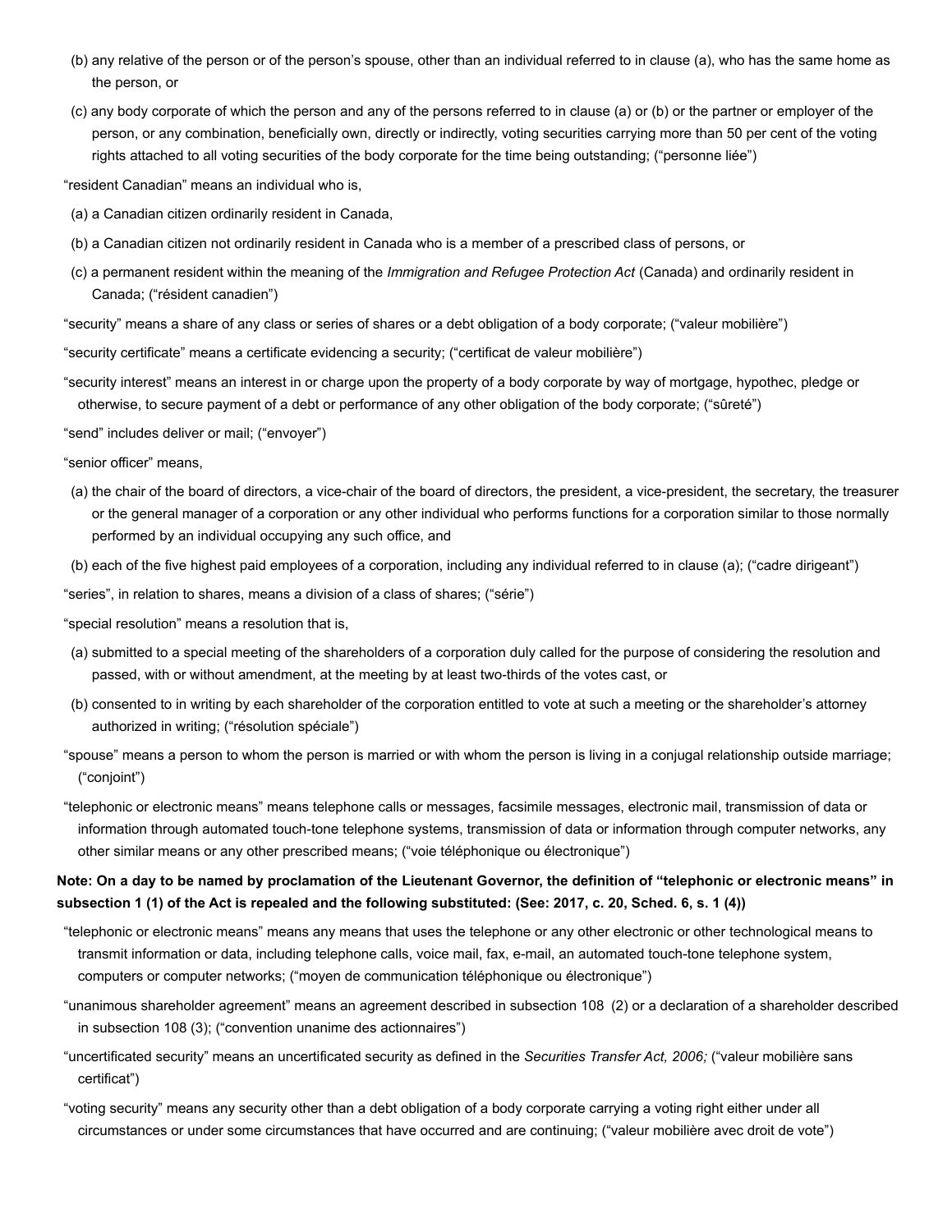"warrant" means any certificate or other document issued by a corporation as evidence of conversion privileges or options or rights to acquire securities of the corporation. ("bon de souscription") R.S.O. 1990, c. B.16, s. 1 (1); 1994, c. 27, s. 71 (1); 1999, c. 6, s. 3; 1999, c. 12, Sched. F, s. 1; 2001, c. 9, Sched. D, s. 2 (1, 2); 2005, c. 5, s. 4; 2006, c. 8, s. 106; 2006, c. 34, Sched. B, s. 1; 2011, c. 1, Sched. 2, s. 1 (1, 2); 2016, c. 23, s. 36; 2017, c. 2, Sched. 12, s. 1 (1); 2017, c. 20, Sched. 6, s. 1 (3).

### **Interpretation: subsidiary body corporate**

(2) For the purposes of this Act, a body corporate shall be deemed to be a subsidiary of another body corporate if, but only if,

- (a) it is controlled by,
	- (i) that other, or
	- (ii) that other and one or more bodies corporate each of which is controlled by that other, or
	- (iii) two or more bodies corporate each of which is controlled by that other; or

(b) it is a subsidiary of a body corporate that is that other's subsidiary. R.S.O. 1990, c. B.16, s. 1 (2).

### **Holding body corporate**

(3) For the purposes of this Act, a body corporate shall be deemed to be another's holding body corporate if, but only if, that other is its subsidiary. R.S.O. 1990, c. B.16, s. 1 (3).

### **Affiliated body corporate**

(4) For the purposes of this Act, one body corporate shall be deemed to be affiliated with another body corporate if, but only if, one of them is the subsidiary of the other or both are subsidiaries of the same body corporate or each of them is controlled by the same person. R.S.O. 1990, c. B.16, s. 1 (4).

### **Control**

(5) For the purposes of this Act, a body corporate shall be deemed to be controlled by another person or by two or more bodies corporate if, but only if,

- (a) voting securities of the first-mentioned body corporate carrying more than 50 per cent of the votes for the election of directors are held, other than by way of security only, by or for the benefit of such other person or by or for the benefit of such other bodies corporate; and
- (b) the votes carried by such securities are sufficient, if exercised, to elect a majority of the board of directors of the first-mentioned body corporate. R.S.O. 1990, c. B.16, s. 1 (5).

### **Offering securities to public**

(6) For the purposes of this Act, a corporation is offering its securities to the public only where,

- (a) in respect of any of its securities a prospectus or statement of material facts has been filed under the *Securities Act* or any predecessor thereof, or in respect of which a prospectus has been filed under *The Corporations Information Act*, being chapter 72 of the Revised Statutes of Ontario, 1960, or any predecessor thereof, so long as any of such securities are outstanding or any securities into which such securities are converted are outstanding; or
- (b) any of its securities have been at any time since the 1st day of May, 1967, listed and posted for trading on any stock exchange in Ontario recognized by the Commission regardless of when such listing and posting for trading commenced,

except that where, upon the application of a corporation, the Commission is satisfied, in its discretion, that to do so would not be prejudicial to the public interest, the Commission may order, subject to such terms and conditions as the Commission may impose, that the corporation shall be deemed to have ceased to be offering its securities to the public. R.S.O. 1990, c. B.16, s. 1 (6); 2000, c. 26, Sched. B, s. 3 (1, 2).

#### **Execution of documents**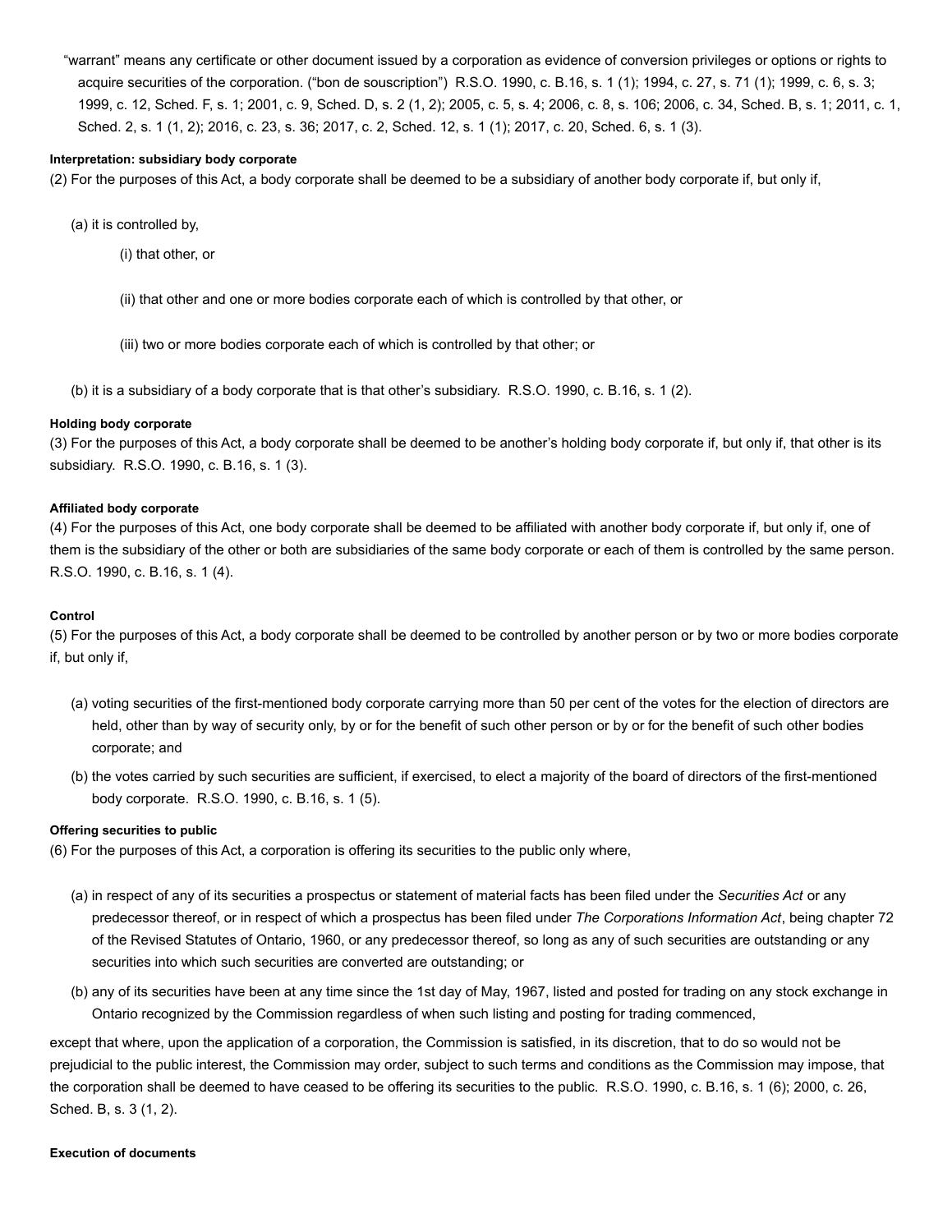- (a) the amalgamating corporations are amalgamated and continue as one corporation under the terms and conditions prescribed in the amalgamation agreement;
- (a.1) the amalgamating corporations cease to exist as entities separate from the amalgamated corporation;
- (b) the amalgamated corporation possesses all the property, rights, privileges and franchises and is subject to all liabilities, including civil, criminal and quasi-criminal, and all contracts, disabilities and debts of each of the amalgamating corporations;
- (c) a conviction against, or ruling, order or judgment in favour or against an amalgamating corporation may be enforced by or against the amalgamated corporation;
- (d) the articles of amalgamation are deemed to be the articles of incorporation of the amalgamated corporation and, except for the purposes of subsection 117 (1), the certificate of amalgamation is deemed to be the certificate of incorporation of the amalgamated corporation; and
- (e) the amalgamated corporation shall be deemed to be the party plaintiff or the party defendant, as the case may be, in any civil action commenced by or against an amalgamating corporation before the amalgamation has become effective. R.S.O. 1990, c. B.16, s. 179; 2004, c. 19, s. 3 (5).

### **Section Amendments with date in force (d/m/y)** [ + ]

#### **Articles of continuance**

<span id="page-12-0"></span>**180** (1) A body corporate incorporated under the laws of any jurisdiction other than Ontario may, if it appears to the Director to be thereunto authorized by the laws of the jurisdiction in which it was incorporated, apply to the Director for a certificate of continuance. R.S.O. 1990, c. B.16, s. 180 (1).

# **Note: On a day to be named by proclamation of the Lieutenant Governor, subsection 180 (1) of the Act is repealed and the following substituted: (See: 2017, c. 20, Sched. 6, s. 18 (1))**

#### Articles of continuance

(1) A body corporate may apply to the Director for a certificate of continuance if,

- (a) it is incorporated or continued under the laws of any jurisdiction other than Ontario and the laws of the jurisdiction under which it was incorporated or continued authorize it to make the application; or
- (b) it is a body corporate that is a social company within the meaning of the *Corporations Act* and,
	- (i) the shareholders, by special resolution, authorize the directors of the body corporate to apply to the Director for a certificate of continuance under this Act, or
	- (ii) the body corporate has obtained a court order described in subsection 2.1 (7) of the *Corporations Act*. 2017, c. 20, Sched. 6, s. 18 (1).

## **Note: On the 25th anniversary of the day subsection 3 (1) of Schedule 7 to the** *Cutting Unnecessary Red Tape Act, 2017* **comes into force, clause 180 (1) (b) of the Act is repealed and the following substituted: (See: 2017, c. 20, Sched. 6, s. 18 (2))**

(b) it is a body corporate that is a social company within the meaning of the *Corporations Act* and the shareholders, by special resolution, authorize the directors of the body corporate to apply to the Director for a certificate of continuance under this Act.

#### **Idem**

(2) Articles of continuance in prescribed form shall be sent to the Director together with any other prescribed documents. R.S.O. 1990, c. B.16, s. 180 (2).

# **Note: On a day to be named by proclamation of the Lieutenant Governor, subsection 180 (2) of the Act is repealed and the following substituted: (See: 2017, c. 20, Sched. 6, s. 18 (1))**

Same

(2) Articles of continuance and any other required documents and information shall be sent to the Director. 2017, c. 20, Sched. 6, s. 18 (1).

#### **Amendments to original articles**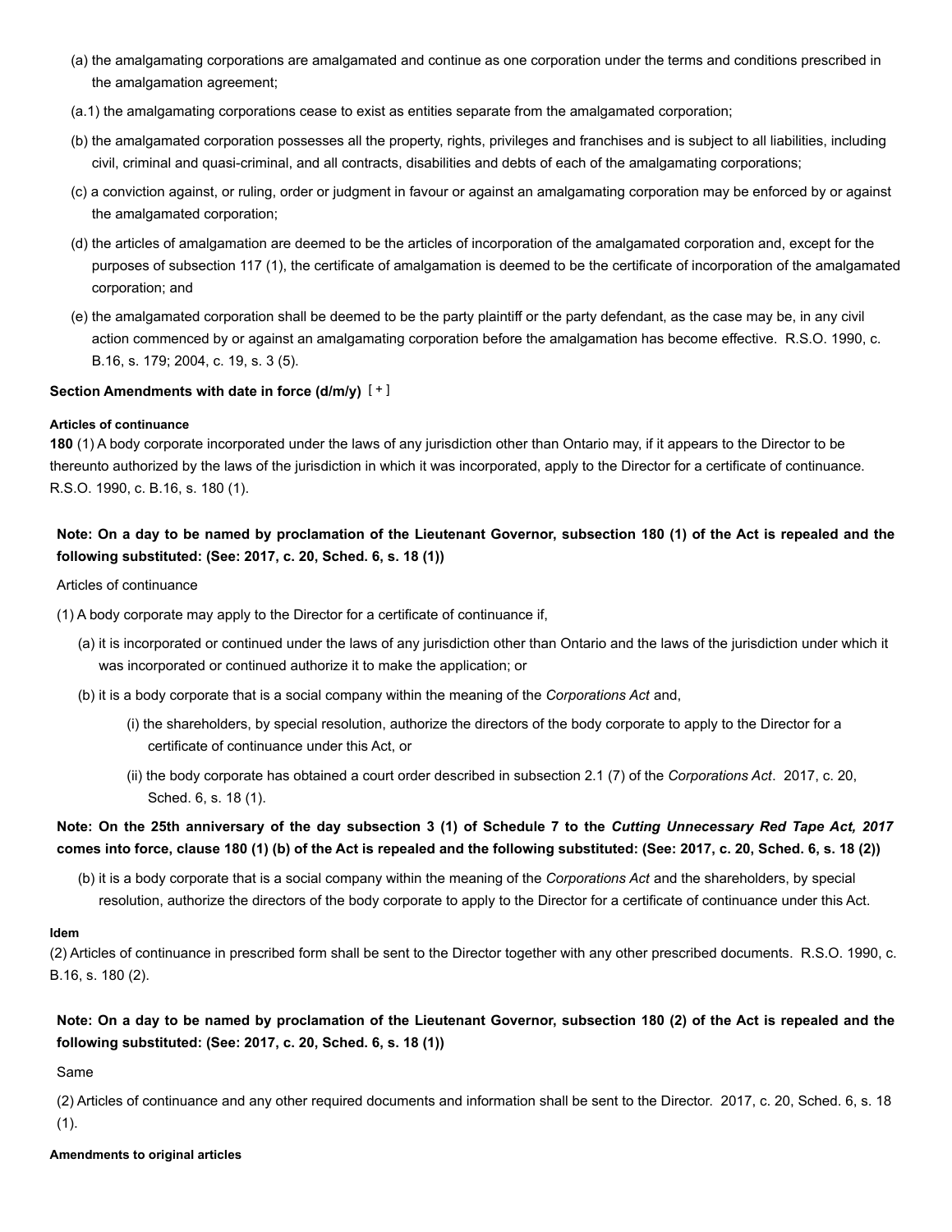(3) The articles of continuance shall make any amendments to the original or restated articles of incorporation, articles of amalgamation, letters patent, supplementary letters patent, a special Act and any other instrument by which the body corporate was incorporated and any amendments thereto necessary to make the articles of continuance conform to the laws of Ontario, and may make such other amendments as would be permitted under this Act if the body corporate were incorporated under the laws of Ontario, provided that at least the same shareholder approval has been obtained for such other amendments as would have been required under this Part if the body corporate were incorporated under the laws of Ontario. R.S.O. 1990, c. B.16, s. 180 (3).

# **Note: On a day to be named by proclamation of the Lieutenant Governor, subsection 180 (3) of the Act is amended by striking out "the laws of Ontario" wherever that expression appears and substituting in each case "this Act". (See: 2017, c. 20, Sched. 6, s. 18 (3))**

#### **Endorsement of certificate of continuance**

(4) Upon receipt of articles of continuance and any other prescribed documents, the Director may, on such terms and subject to such limitations and conditions as the Director considers proper, endorse thereon in accordance with section 273 a certificate which shall constitute the certificate of continuance. R.S.O. 1990, c. B.16, s. 180 (4).

## **Note: On a day to be named by proclamation of the Lieutenant Governor, subsection 180 (4) of the Act is repealed and the following substituted: (See: 2017, c. 20, Sched. 6, s. 18 (4))**

### Endorsement of certificate of continuance

(4) Upon receipt of articles of continuance and any other required documents and information, the Director may, on the terms and subject to the limitations and conditions that the Director considers proper, endorse the articles, in accordance with section 273, with a certificate which shall constitute the certificate of continuance. 2017, c. 20, Sched. 6, s. 18 (4).

### **Effect of certificate**

(5) Upon the articles of continuance becoming effective,

- (a) the body corporate becomes a corporation to which this Act applies as if it had been incorporated under this Act;
- (b) the articles of continuance are deemed to be the articles of incorporation of the continued corporation; and
- (c) except for the purposes of subsection 117 (1), the certificate of continuance is deemed to be the certificate of incorporation of the continued corporation. R.S.O. 1990, c. B.16, s. 180 (5).

#### **Copy of certificate of continuance**

(6) The Director shall send a copy of the certificate of continuance to the appropriate official or public body in the jurisdiction in which continuance under the Act was authorized. R.S.O. 1990, c. B.16, s. 180 (6).

# **Note: On a day to be named by proclamation of the Lieutenant Governor, subsection 180 (6) of the Act is repealed and the following substituted: (See: 2017, c. 20, Sched. 6, s. 18 (4))**

Notification of continuance

(6) In the case of a body corporate described in clause (1) (a), the Director may notify the appropriate official or public body, in the jurisdiction in which continuance under this Act was authorized, that the certificate of continuance has been issued. 2017, c. 20, Sched. 6, s. 18 (4).

### **Rights, liabilities, etc., preserved**

(7) When a body corporate is continued as a corporation under this Act,

- (a) the corporation possesses all the property, rights, privileges and franchises and is subject to all the liabilities, including civil, criminal and quasi-criminal, and all contracts, disabilities and debts of the body corporate;
- (b) a conviction against, or ruling, order or judgment in favour of or against, the body corporate may be enforced by or against the corporation; and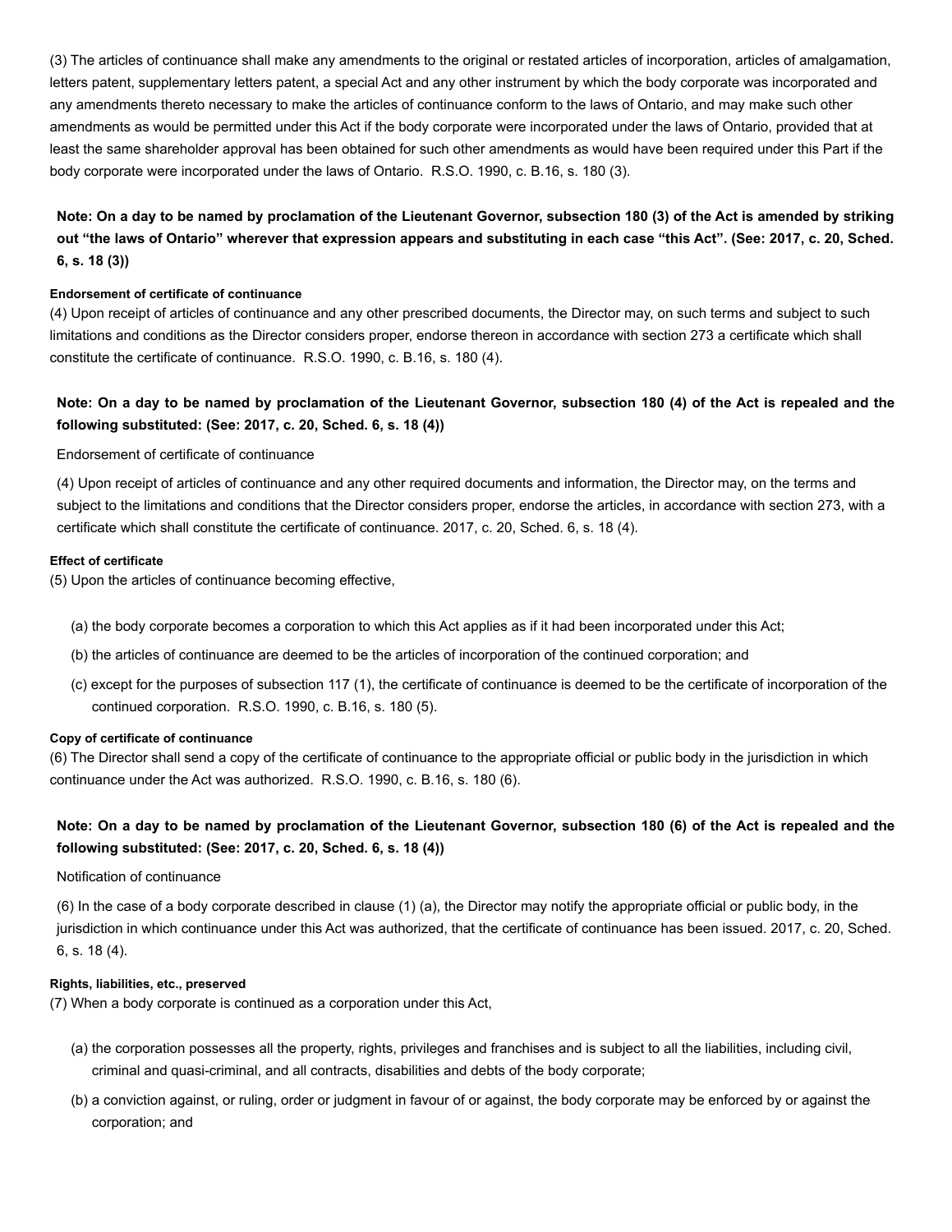(c) the corporation shall be deemed to be the party plaintiff or the party defendant, as the case may be, in any civil action commenced by or against the body corporate. R.S.O. 1990, c. B.16, s. 180 (7).

### **Shares issued before body corporate continued under this Act**

(8) A share of a body corporate issued before the body corporate was continued under this Act shall be deemed to have been issued in compliance with this Act and with the provisions of the articles of continuance, irrespective that the share is not fully paid and of any designation, rights, privileges, restrictions or conditions set out on or referred to in the certificate representing the share, and continuance under this section does not deprive a holder of any right or privilege that the holder claims under, or relieve the holder of any liability in respect of, an issued share. R.S.O. 1990, c. B.16, s. 180 (8); 2006, c. 8, s. 121.

### **Section Amendments with date in force (d/m/y)** [ + ]

### **Transfer of Ontario corporations**

<span id="page-14-0"></span>**181** (1) Subject to subsection (9), a corporation may, if it is authorized by the shareholders and the Director in accordance with this section, apply to the appropriate official or public body of another jurisdiction requesting that the corporation be continued as if it had been incorporated under the laws of that other jurisdiction. R.S.O. 1990, c. B.16, s. 181 (1).

### **Notice to shareholders**

(2) The notice of the meeting of shareholders shall include or be accompanied by a statement that a dissenting shareholder is entitled to be paid the fair value of the shares in accordance with section 185, but failure to make that statement does not invalidate an authorization under clause (3) (a). R.S.O. 1990, c. B.16, s. 181 (2).

### **Application for continuance**

(3) An application for continuance becomes authorized,

- (a) by the shareholders when the shareholders voting thereon have approved of the continuance by a special resolution; and
- (b) by the Director when, following receipt from the corporation of an application in prescribed form, the Director endorses an authorization on the application. R.S.O. 1990, c. B.16, s. 181 (3).

## **Note: On a day to be named by proclamation of the Lieutenant Governor, clause 181 (3) (b) of the Act is repealed and the following substituted: (See: 2017, c. 20, Sched. 6, s. 19 (1))**

(b) by the Director when, following receipt from the corporation of an application and any other required documents and information, the Director endorses the application with an authorization.

#### **Authorization by Director**

(4) The Director may endorse the authorization if he or she is satisfied that the application is not prohibited by subsection (9). R.S.O. 1990, c. B.16, s. 181 (4); 2017, c. 20, Sched. 6, s. 19 (2).

### **Abandoning application**

(5) The directors of a corporation may, if authorized by the shareholders, abandon an application without further approval of the shareholders. R.S.O. 1990, c. B.16, s. 181 (5).

### **Time limit to Director's authorization**

(6) The authorization of the Director for an application for continuance expires six months after the date of endorsement of the authorization unless, within the six-month period, the corporation is continued under the laws of the other jurisdiction. 2000, c. 26, Sched. B, s. 3 (7); 2017, c. 20, Sched. 6, s. 19 (3).

### **Filing instrument of continuance**

(7) The corporation shall file with the Director a copy of the instrument of continuance issued to it by the other jurisdiction within sixty days after the date of issuance. R.S.O. 1990, c. B.16, s. 181 (7).

**Note: On a day to be named by proclamation of the Lieutenant Governor, section 181 of the Act is amended by adding the following subsection: (See: 2017, c. 20, Sched. 6, s. 19 (4))**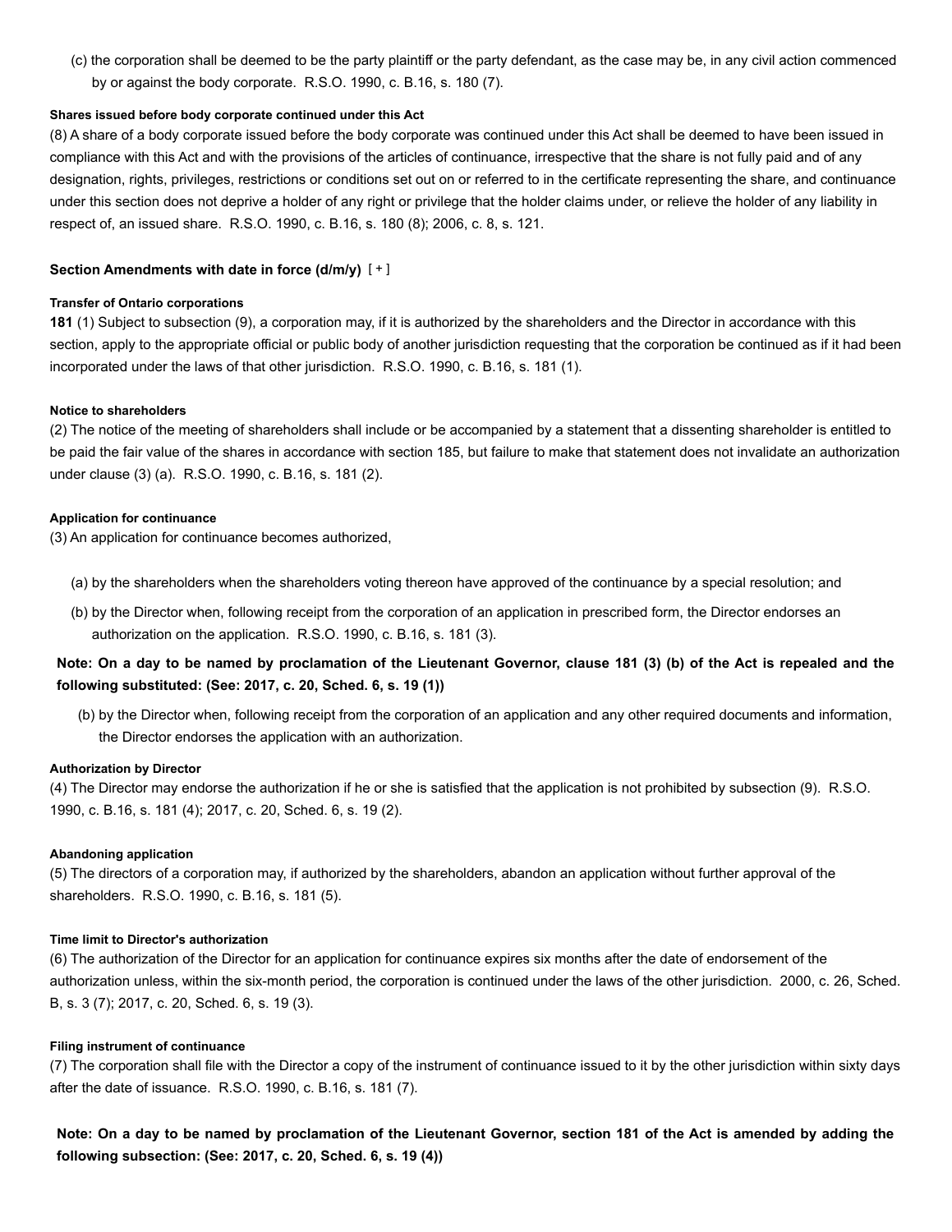## Equivalent of filing

(7.1) If the appropriate official or public body of the other jurisdiction notifies the Director that it has issued an instrument of continuance to the corporation, the Director may, if the Director is of the opinion that it is appropriate to do so and is satisfied that the corporation has satisfied the requirements of this section, notify the corporation that it is deemed to have complied with subsection (7). 2017, c. 20, Sched. 6, s. 19 (4).

### **Effective date**

(8) This Act ceases to apply to the corporation on the date upon which the corporation is continued under the laws of the other jurisdiction. R.S.O. 1990, c. B.16, s. 181 (8).

#### **Continuance in outside jurisdiction**

(9) A corporation shall not apply under subsection (1) to be continued as a body corporate under the laws of another jurisdiction unless those laws provide in effect that,

- (a) the property of the corporation continues to be the property of the body corporate;
- (b) the body corporate continues to be liable for the obligations of the corporation;
- (c) an existing cause of action, claim or liability to prosecution is unaffected;
- (d) a civil, criminal or administrative action or proceeding pending by or against the corporation may be continued to be prosecuted by or against the body corporate; and
- (e) a conviction against the corporation may be enforced against the body corporate or a ruling, order or judgment in favour of or against the corporation may be enforced by or against the body corporate. R.S.O. 1990, c. B.16, s. 181 (9).

### **Section Amendments with date in force (d/m/y)** [ + ]

#### **Continuation as co-operative corporation**

<span id="page-15-0"></span>**181.1** (1) A corporation may, if it is authorized by the shareholders and the Director in accordance with this section, apply under the *Cooperative Corporations Act* to be continued as a co-operative corporation. 1994, c. 17, s. 30.

#### **Notice to shareholders**

(2) The notice of the meeting of shareholders to authorize an application under subsection (1) must include or be accompanied by a statement that a dissenting shareholder is entitled to be paid the fair value of the shares in accordance with section 185 but failure to make that statement does not invalidate an authorization under clause (3) (a). 1994, c. 17, s. 30.

#### **Authorization**

(3) An application for continuance is authorized,

- (a) by the shareholders, when the shareholders voting thereon have approved of the continuance by a special resolution; and
- (b) by the Director, when, following receipt from the corporation of an application in the prescribed form, the Director endorses an authorization on the application. 1994, c. 17, s. 30.

## **Note: On a day to be named by proclamation of the Lieutenant Governor, clause 181.1 (3) (b) of the Act is repealed and the following substituted: (See: 2017, c. 20, Sched. 6, s. 20 (1))**

(b) by the Director when, following receipt from the corporation of an application and any other required documents and information, the Director endorses the application with an authorization.

#### **Abandoning application**

(4) The directors of a corporation may, if authorized by the shareholders, abandon an application without further approval of the shareholders. 1994, c. 17, s. 30.

#### **Time limit to Director's authorization**